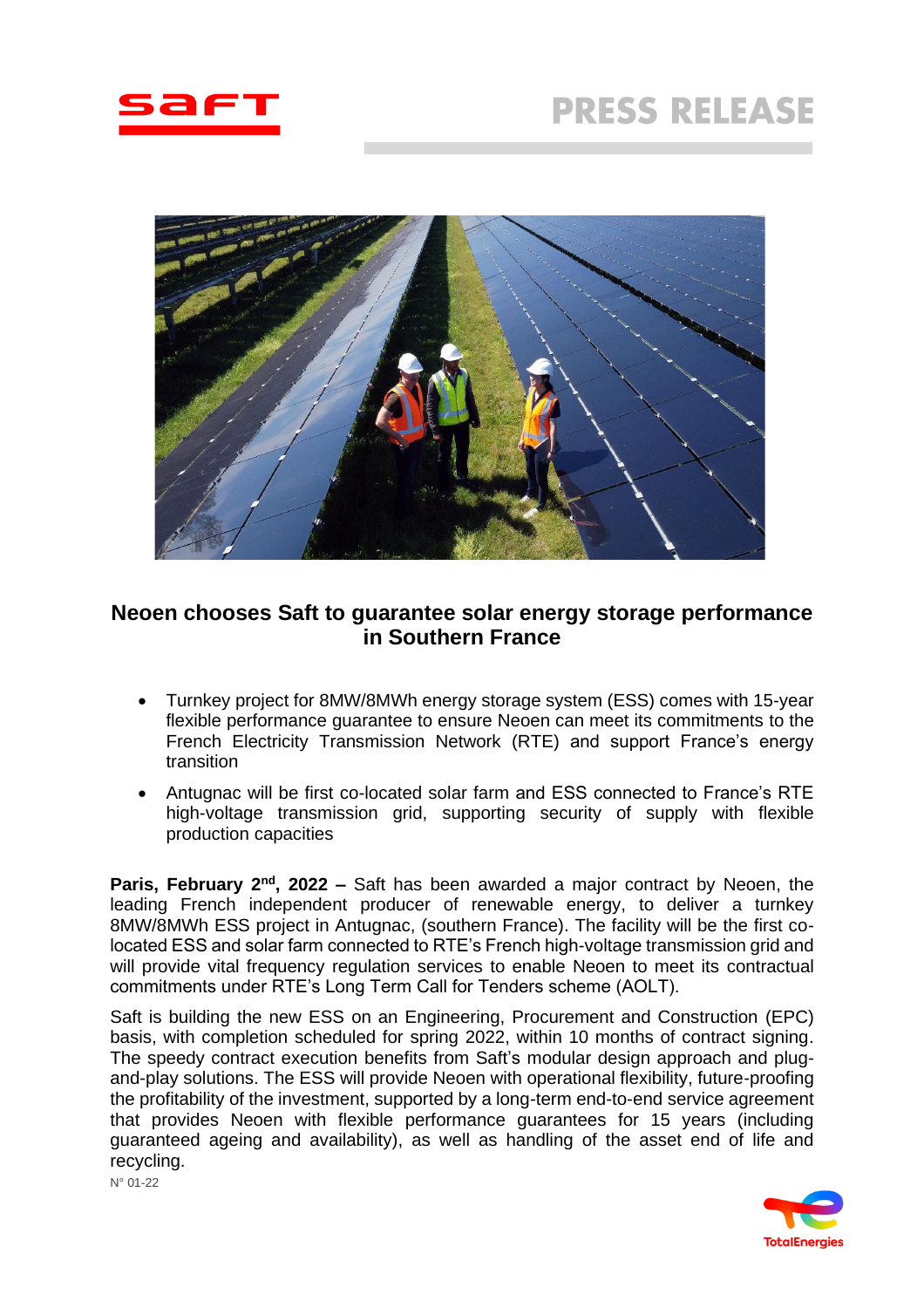

**Guillaume Decaen, Neoen French Development Director said:** "Neoen is the leading French independent producer of renewable energy and a major player on the world stage. We are aiming for more than 10 GW in operation or under construction by 2025 and can only do that by developing assets that deliver value over the long term. We already have a number of ESS in operation, and we have chosen Saft to deliver the Antugnac project because of its deep knowledge of battery technology and proven experience in energy storage globally, its ability to manage a complete EPC scope including civil works and grid connection requirements from project inception to end-of-life dismantling, and crucially because the performance is guaranteed throughout the lifetime of the asset."

The ESS includes four Intensium Max 20 containers, power conversion technology, and control and SCADA systems. Saft will provide engineering, manufacturing, construction, and integration of the system into the transmission grid, as well as delivering service support from Bordeaux, one of its three global ESS hubs. It will primarily deliver frequency regulation services under the seven-year AOLT contract awarded to Neoen, but will also be used for additional services to optimize revenue over the coming 15 years. Throughout this period, Saft guarantees very high levels of availability and performance, adapting to changing operation patterns and enabling - if needed - more than two full discharges per day.

**Hervé Amossé, Saft Executive Vice President for Energy Storage Solutions**, said: "Neoen is one of the world's leading and most experienced developers of wind and solar plants with battery storage, able to seize application opportunities on evolving energy markets. Winning the Antugnac contract, delivering the turnkey EPC project and connecting the ESS to the French transmission grid demonstrates Saft's capability to deliver cost-effective energy storage solutions with our Intensium Max battery. Our products and services match the flexibility and performance requirements of Neoen to operate its asset efficiently throughout the project life."

## **About Saft**

Saft specializes in advanced technology battery solutions for industry, from the design and development to the production, customization and service provision. For more than 100 years, Saft's longer-lasting batteries and systems have provided critical safety applications, back-up power and propulsion for our customers. Our innovative, safe and reliable technology delivers high performance on land, at sea, in the air and in space. Saft is powering industry and smarter cities, while providing critical back-up functionality in remote and harsh environments from the Arctic Circle to the Sahara Desert. Saft is a wholly owned subsidiary of TotalEnergies, a broad energy company that produces and markets energies on a global scale: oil and biofuels, natural gas and green gases, renewables and electricity.

We energize the world. [www.saftbatteries.com](http://www.saftbatteries.com/)